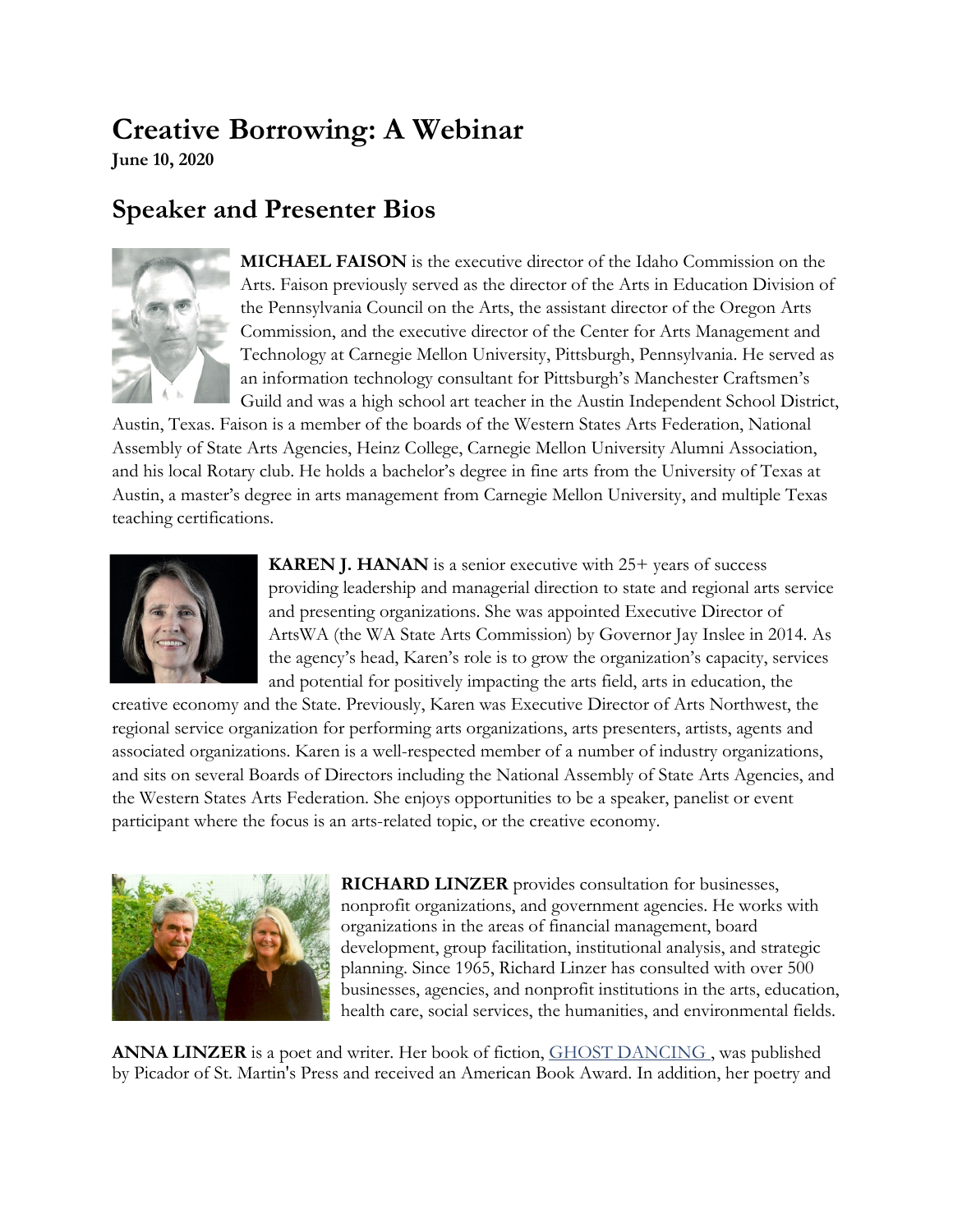stories have appeared in literary magazines and anthologies, including Kenyon Review, Carolina Quarterly, PARIS, LA, and Blue Dawn, Red Earth



**BRIAN ROGERS**, a longtime arts and culture consultant, is executive director of the Oregon Arts Commission and the Oregon Cultural Trust. He has led planning and facilitated retreats, with a focus on funding stabilization and grant programs, for several state arts agencies and multiple cultural organizations across the country. Rogers served as deputy executive director of the Pennsylvania Council on the Arts (PCA) for 16 years, where he was responsible for grant programs, financial oversight and the administration of the agency. He led development and implementation, through a public/private partnership, of the innovative and

groundbreaking data collection and reporting tool, the "Cultural Data Project." Rogers served on the governing body for the project and acted as the state's task force manager. Rogers holds a bachelor's in fine arts from Tyler School of Art at Temple University, where he majored in painting, and a master's in fine arts from the Graduate School of Art at the University of Arizona.



**IRENE NAMKUNG** was born into the turbulent world of Japanese occupied Shanghai in 1943. She lived in Japan and Korea, before emigrating to the U.S. in 1949. Her talented parents were soon part of Seattle's burgeoning cultural scene. The many artists and musicians who were regular visitors to her home were strong influences on Irene. At Reed College, Irene collaborated with a student/faculty board to present a diverse offering of artists including

Julian Bream, Ravi Shankar, Mississippi Fred McDowell, and the Nomura Kyogen Theater. In 1966, Irene co-founded the Seattle Folklore Society to present traditional musicians. In 1971 Irene began a 14-year career as a professional studio potter, gaining board experience with the Portland Saturday Market and the Oregon Potters Association. In 1974, along with her life partner, John Ullman, Irene started Traditional Arts Services, a management company for traditional musicians. Their roster included Bill Monroe, Queen Ida, Mike Seeger, and Elizabeth Cotten. At booking conferences Irene pioneered in independent showcasing. She eventually became president of the Western Arts Alliance board. In 1991, Irene joined the board of Northwest Folklife, a four-day festival with 200,000 attendees. In 1996, the Folklife board realized the organization was in financial trouble and asked Irene to become president. By the end of the 1998 festival, it was clear that Folklife was close to insolvency. With Richard Linzer's help, Irene instituted a Credit Holders program which saved Folklife from a half-million-dollar debt.



**STUART WEISER,** Deputy Director of the Idaho Commission on the Arts, has a career in the nonprofit arts spanning nearly four decades. A musician by training, Mr. Weiser has managed symphony orchestras in Pennsylvania, South Carolina, North Carolina, and Oregon. He has also served on the staff of the New Jersey Symphony, Long Island Philharmonic, and Aspen Music Festival, was Development Director of the Boise Philharmonic, and for seven years was conductor of Opera Idaho's summer parks performances. In addition to his

work in the symphony world, Mr. Weiser has also managed the Eichelberger Performing Arts